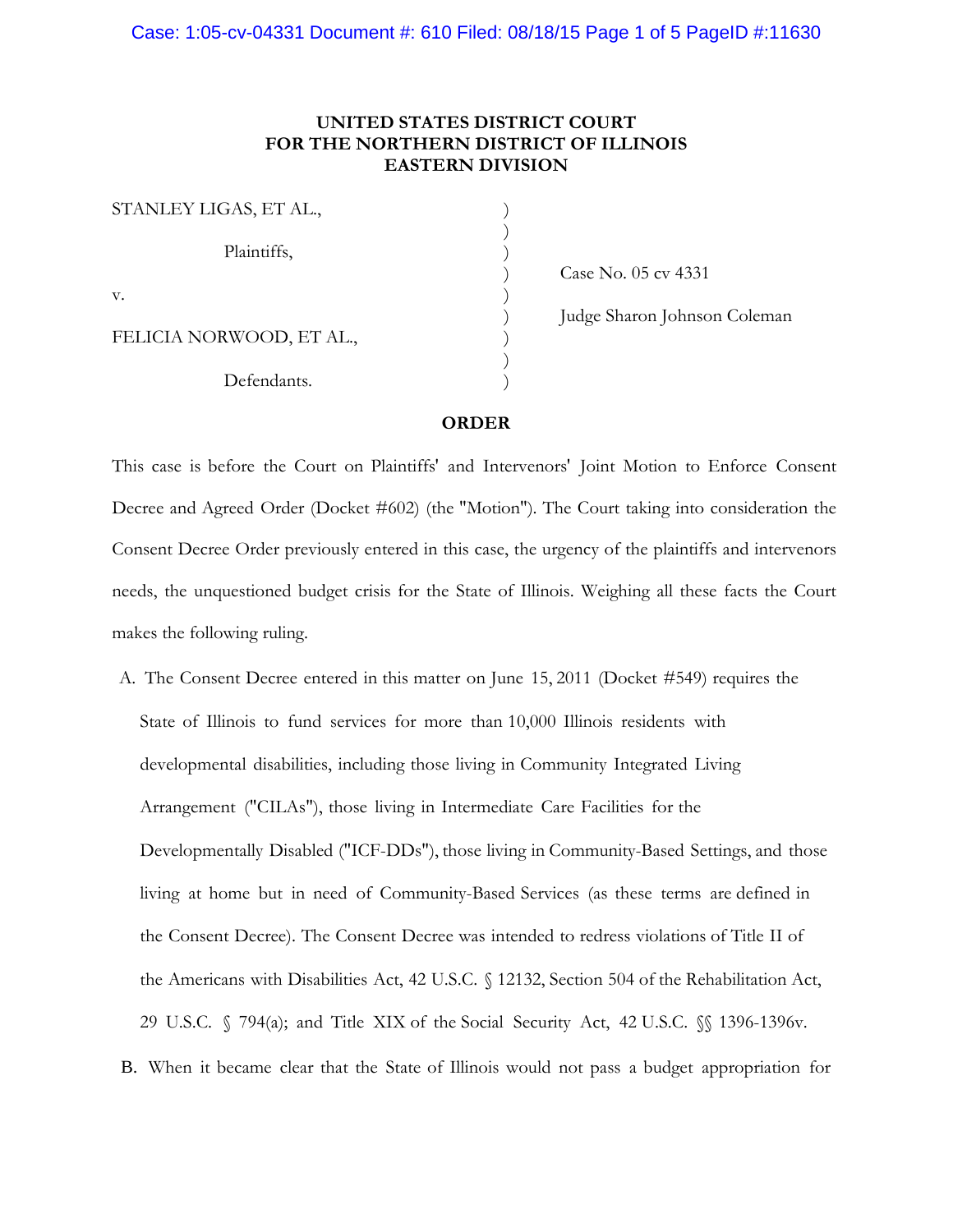### Case: 1:05-cv-04331 Document #: 610 Filed: 08/18/15 Page 2 of 5 PageID #:11631

the State Fiscal Year beginning on July 1, 2015 ("FY 2016"), the Illinois State Comptroller took the position that she would not continue to make payments necessary to maintain the State's compliance with the Consent Decree unless specifically ordered to do so by the Court.

- C. On June 30, 2015, the Court entered the Agreed Order to Maintain Compliance with Consent Decree (Docket #597) ("Agreed Order"). The Agreed order states: "Until the FY 2016 budget takes effect, the Comptroller shall continue to make all payments for all services, programs and personnel, at a level no less than the levels paid in Fiscal Year 2015, that are necessary to comply with the Consent Decree and Implementation Plan."
- D. Despite the Consent Decree and the Agreed Order, on July 23, 2015, the State of Illinois sent letters to developmental disability service providers informing them that the State will fund services only for Class Members under the Consent Decree and not for any other Individual with Development Disabilities for whom funding is required under the Consent Decree, including Individuals with Developmental Disabilities living in ICF DDs or CILAs who are not Class Members.
- E. The State's refusal to provide funding for services provided to Individuals with Developmental Disabilities living in ICF-DDs and CILAs, as well as those living at home and receiving Community-Based Services, who are not Class Members, is a violation of the Consent Decree and the Agreed Order.
- F. Providers of services to Individuals with Developmental Disabilities are reliant on the State for funding needed to provide essential services to Individuals with Developmental Disabilities. As a result of the State's failure to provide funding as required by the Consent Decree and Agreed Order, many providers of services to Individuals with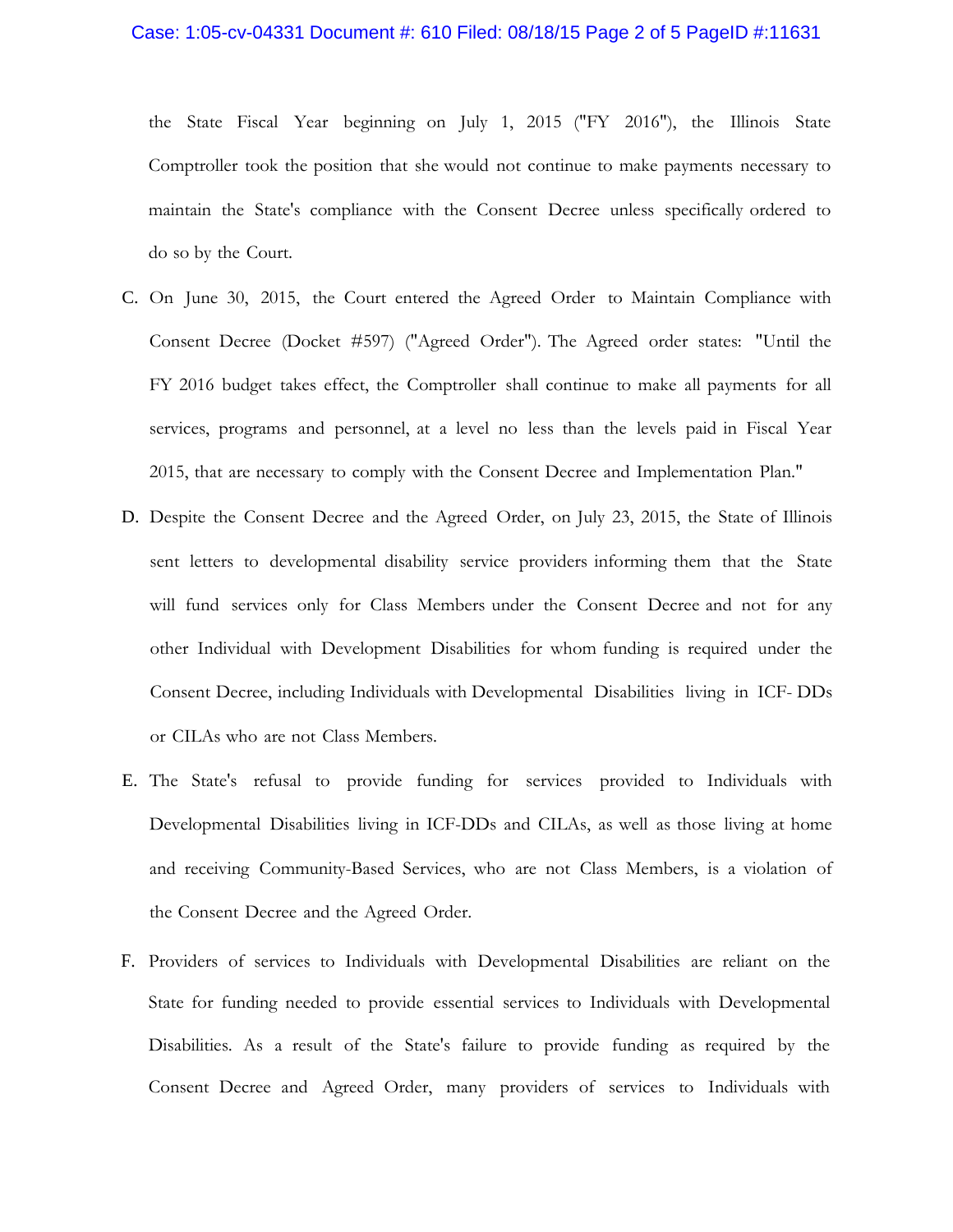#### Case: 1:05-cv-04331 Document #: 610 Filed: 08/18/15 Page 3 of 5 PageID #:11632

Developmental Disabilities, including Class Members, are in imminent danger of closing. Individuals with Developmental Disabilities are reliant on service providers to meet their daily needs, such as feeding, the administration of essential medications, dressing, toileting, and supervision. If service providers close due to the lack of funding from the State, Individuals with Developmental Disabilities, Class Members and non-Class Members, will have to be moved to unfamiliar and inappropriate settings, assuming such alternative settings even exist. The very individuals the Consent Decree was designed to protect will be unable to obtain services necessary for their health and welfare and will be grievously and irreparably harmed.

G. Immediate relief is necessary to prevent violations of the Consent Decree, Agreed Order, and Title II of the Americans with Disabilities Act, 42 U.S.C. § 12132, Section 504 of the Rehabilitation Act, 29 U.S.C.  $\sqrt{ }$  794(a), and Title XIX of the Social Security Act, 42 U.S.C. §§ 1396-1396v.

## THEREFORE, IT IS HEREBY ORDERED THAT:

- 1. Plaintiffs' and Intervenors' Joint Motion to Enforce Consent Decree and Agreed Order is granted.
- 2. The Illinois State Comptroller shall timely make all payments for all services, programs, and personnel during the State Fiscal Year beginning on July 1, 2015 ("FY 2016"), at a level no less than the levels paid in Fiscal Year 2015, for all Beneficiaries of the Consent Decree (Docket #549) (as "Beneficiaries" are defined in Paragraph 3 of this Order). For payments due for services provided in July 2015 for any and all Beneficiaries of the Consent Decree for which claims have been submitted as of the date of this Order, the State of Illinois shall process and pay all such claims by August 21, 2015. For payments due for services provided in August 2015 for any and all Beneficiaries of the Consent Decree for which claims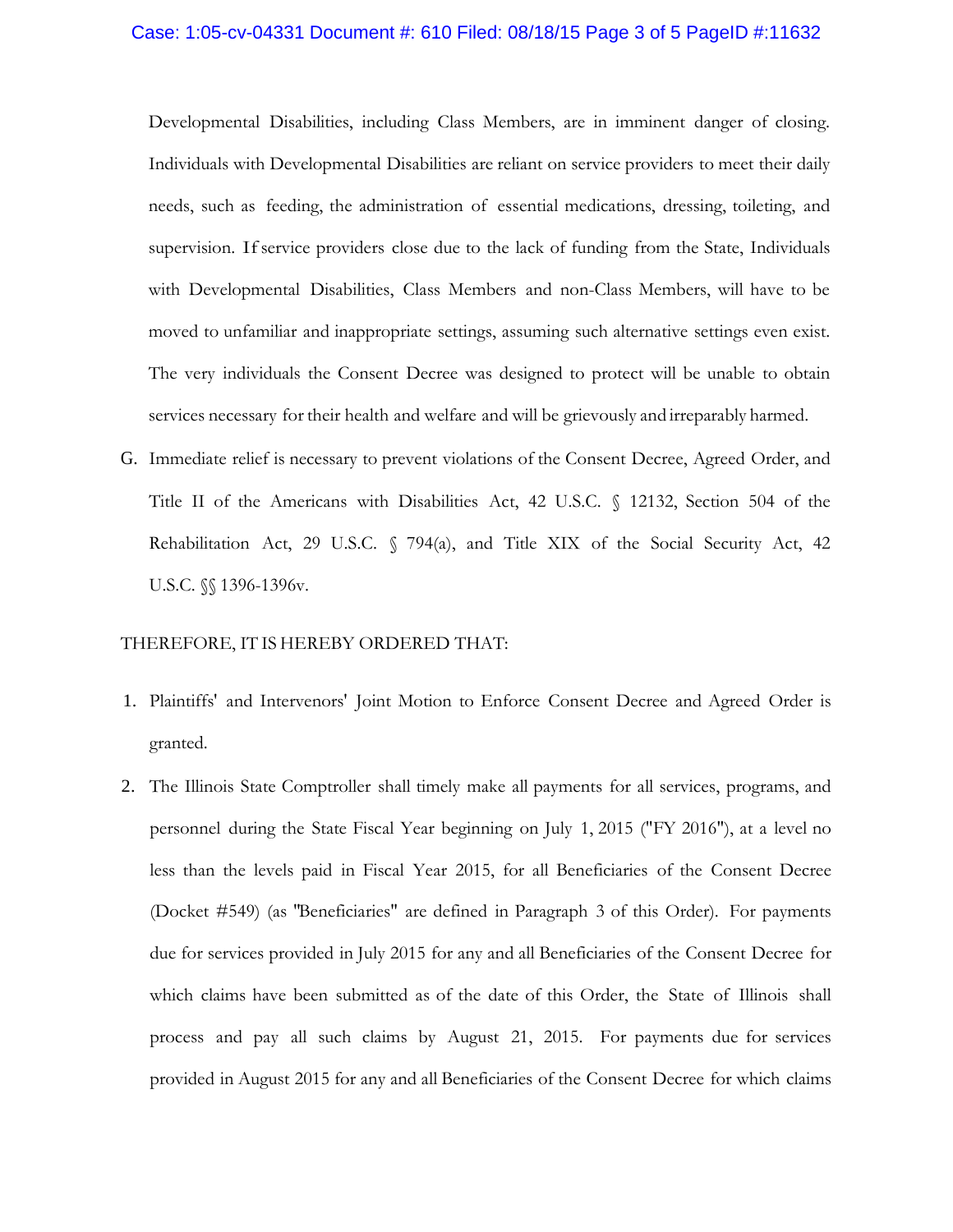### Case: 1:05-cv-04331 Document #: 610 Filed: 08/18/15 Page 4 of 5 PageID #:11633

are submitted by August 18, the State of Illinois shall process and pay all such claims by September 4, 2015. By September 18, 2015, the State of Illinois should be in total compliance with the Consent Decree.

- 3. The Defendants will immediately begin processing all Medicaid claims for fiscal year 2016 for services provided to the range of individuals that are the subject of Plaintiffs' and Intervenors' Joint Motion to Enforce Consent Decree, including but not limited to Class Members (as defined in the Consent Decree), Individuals with Developmental Disabilities (as defined in the Consent Decree) who have chosen to reside in Intermediate Care Facilities for the Developmentally Disabled ("ICF-DDs"), Individuals with Developmental Disabilities receiving Community-Based Services (as defined in the Consent Decree), and Individuals with Developmental Disabilities receiving services in Community-Based Settings (as defined in the Consent Decree) throughout the State of Illinois ("Beneficiaries").
- 4. For all claims submitted on or after September 1, 2015, the Illinois Department of Healthcare and Family Services and the Department of Human Services shall process and the Comptroller shall pay all claims covered by this Order at a level and within the time period that such claims were paid in Fiscal Year 2015. Providers that were paid on an expedited basis during FY 2015 shall be paid on the same expedited basis for services rendered during FY 2016. All other providers shall be paid within sixty days after the end of the month in which services are rendered.
- 5. On or before August 21, 2015, the Secretary of the Department of Human Services shall issue a letter supplementing his July 23, 2015 letter (Exhibit 3 to the Joint Motion). The letter shall detail the State of Illinois' plan to process and pay all claims for services rendered during FY 2016 to Beneficiaries of the Consent Decree in a manner and at a time consistent with the State of Illinois's obligations under this Order , the Agreed Order (Docket